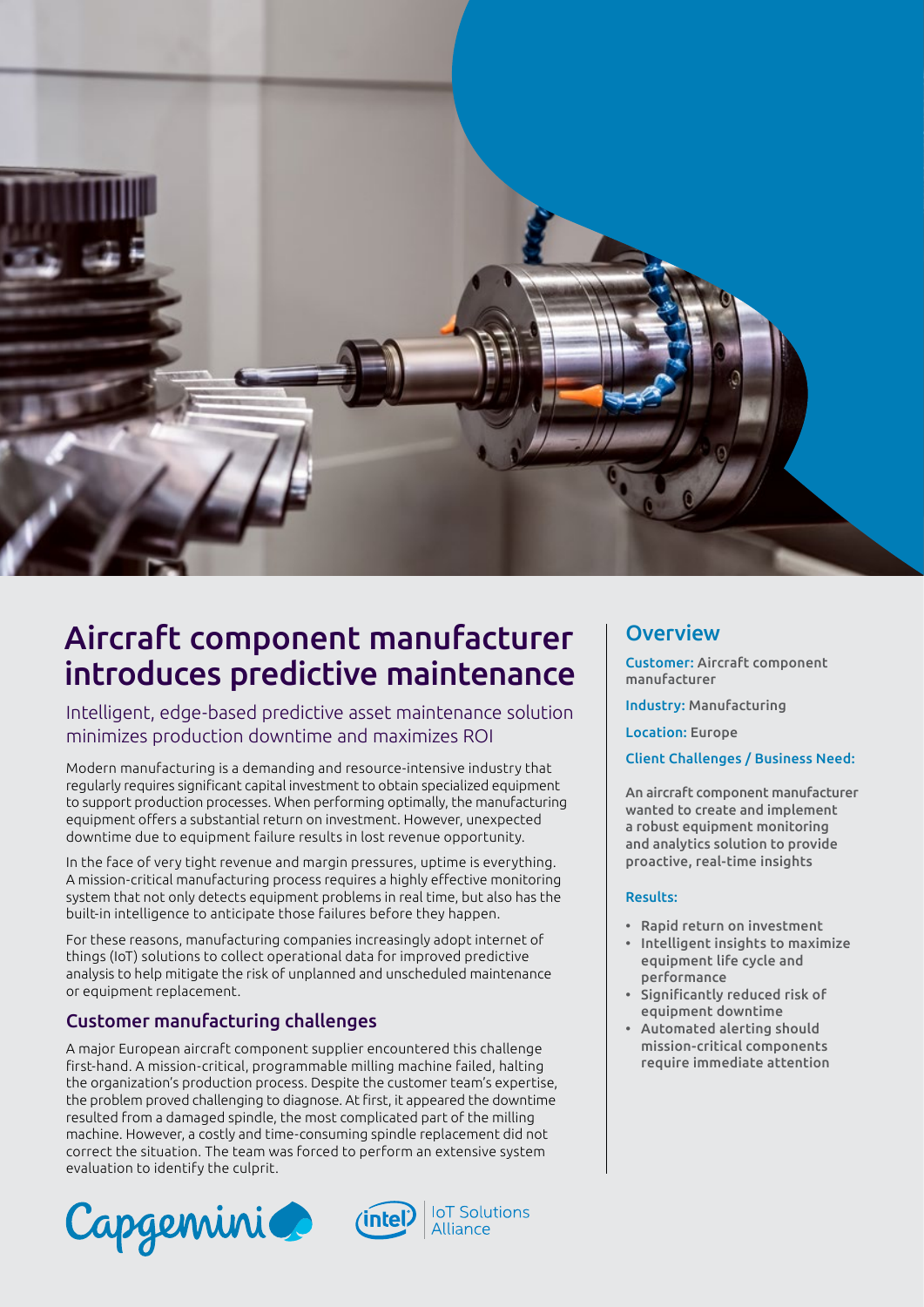



The two-month investigation ultimately indicated an electrical issue as the source of the problem. Unfortunately, that lengthy period of unexpected downtime proved costly for the company.

This high cost of downtime demonstrated the urgent need for a solution to prevent this type of failure in the future. The manufacturer required better insights to monitor its programmable milling machines, improve the operations process, and enhance system performance. In addition, the organization needed to increase system availability to maximize its revenue potential while minimizing safety risks associated with equipment failures.

#### Predictive solution requirements

The manufacturer needed an efficient, prediction-based monitoring system that could prevent another catastrophic failure and had several requirements for a practical solution:

- A monitoring system that could capture real-time data related to the health of manufacturing equipment and assets
- Intelligent monitoring of data from production systems, coupled with the ability to identify abnormalities or potential problems in real time
- A mechanism to alert staff proactively, and offer specific actions for resolution should production problems require immediate attention
- The dexterity to improve operational efficiency by identifying condition-based maintenance needs, thereby avoiding unnecessary maintenance intervals
- The ability to detect system inconsistencies and allow maintenance staff to plan scheduled service, repairs, or parts replacement
- Machine learning, fueled by the capture of extensive production data, to enable longer-term process improvement.

## Responsive and comprehensive Predictive Asset Maintenance Solution

Capgemini worked with the manufacturer to design an end-to-end predictive asset maintenance solution. By integrating real-time communication between the predictive maintenance application, system management, field service, and end users, Capgemini offered a comprehensive solution that significantly reduced the risk of a milling machine failure.

[Capgemini's Predictive Asset Maintenance Solution with Edge Compute](https://www.capgemini.com/resources/predictive-asset-maintenance-with-edge-compute/) runs upon a world-class, security-accredited XIoT platform with Intel® architecture and Intel® IoT Gateways. The IoT gateways at the edge of a corporate network connect sensors and machines via programmable logic controllers (PLCs) to a public cloud solution that hosts the Capgemini Internet of Things (XIoT) platform, asset monitoring capability, and predictive maintenance applications.

The solution features multiple, integrated elements. By incorporating numerous XIoT devices and other monitoring applications alongside the milling machines, the maintenance solution can take a holistic view of the tools it oversees and identify the baseline characteristics for "normal" system operation. While milling machines remain within normal parameters, the system takes no action. However, should the monitoring system detect a deviation from the norm – such as changes in temperature, energy consumption, the number of spindle turns per second, or load on the spindle – its built-in analysis capability can automatically identify an appropriate course of action. Capgemini's solution can then alert and dispatch repair personnel, or send messages to alternate staff depending on the severity of the scenario.